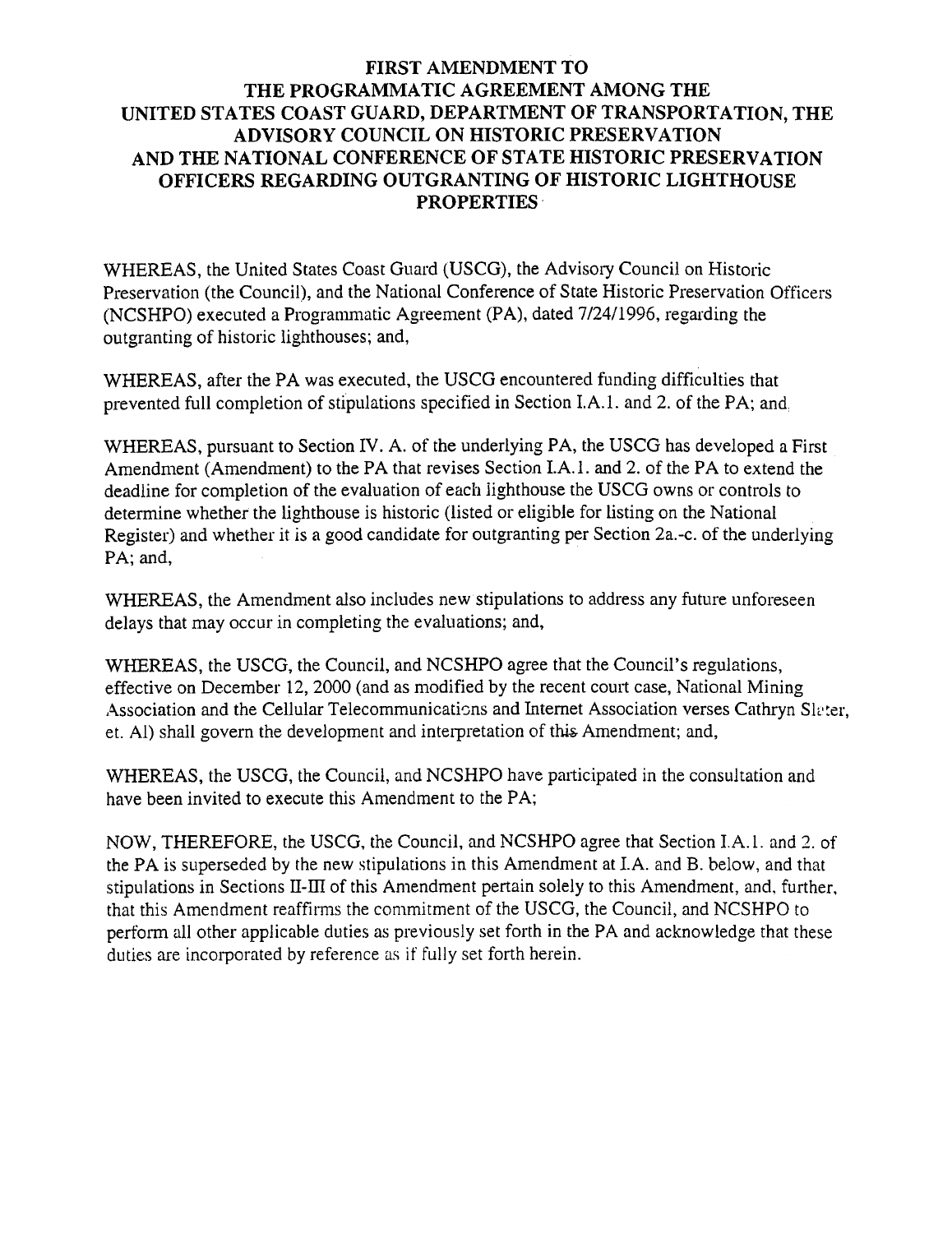#### FIRST AMENDMENT TO THE PROGRAMMATIC AGREEMENT AMONG THE UNITED STATES COAST GUARD, DEPARTMENT OF TRANSPORTATION, THE ADVISORY COUNCIL ON HISTORIC PRESERVATION AND THE NATIONAL CONFERENCE OF STATE HISTORIC PRESERVATION OFFICERS REGARDING OUTGRANTING OF HISTORIC LIGHTHOUSE **PROPERTIES**

# STIPULATIONS

To the extent of its legal authority and incoordination with the Council, and NCSHPO, the USCG will ensure that the following requirements and measures are carried out:

#### IDENTIFICATION OF HISTORIC LIGHTHOUSES AND CONSIDERATION OF **OUTGRANTING** I.

- A<sub>,</sub> Contingent on the availability of funding and barring any other unforeseen and uncontrollable delays, the USCG shall make a diligent good faith effort to complete the evaluation of each lighthouse we own or control to determine whether each is historic (listed or eligible for listing on the National Register) and whether it is a good candidate for outgranting within 6 years of the date of the enactment of this Amendment.
	- B. If the USCG is unable to meet the new deadlines for completion as established in Section I.A. of this Amendment yet all other provisions of the PA can still be met, then the USCG shall notify all signatory parties to the Amendment of: all properties evaluated to date, those left to evaluate, and the new completion date for lighthouse properties still not evaluated.

#### II. DISPUTE RESOLUTION

A. Should any of the signatories object to the manner in which the terms of this Amendment are implemented, the USCG will consult further with the objecting party to resolve the objection. Should any party to this Amendment object, within thirty (30) days to any actions pursuant to this Amendment, then the USCG shall consult with the objecting party to resolve the objection. If the USCG determines that the objection cannot be resolved, the USCG shall forward all documentation relevant to the dispute to the Council. Within thirty (30) days after receipt of all pertinent documentation, the Council shall either:

> 1. Provide the USCG with recommendations pursuant to 36 CFR  $800.2(b)(2)$ , which the USCG shall take into account in reaching a final decision regarding the dispute; or

2. Notify the USCG. that it wil] comment pursuant to 36 CFR 800.7(c), and proceed to comment. Any Council comment provided in response to such a request will be taken into account by the USCG in accordance with 36 CPR 800.7(c)(4) with reference to the subject dispute. The USCG responsibility to carry out all actions under this Amendment that are not subjects of the dispute will remain unchanged.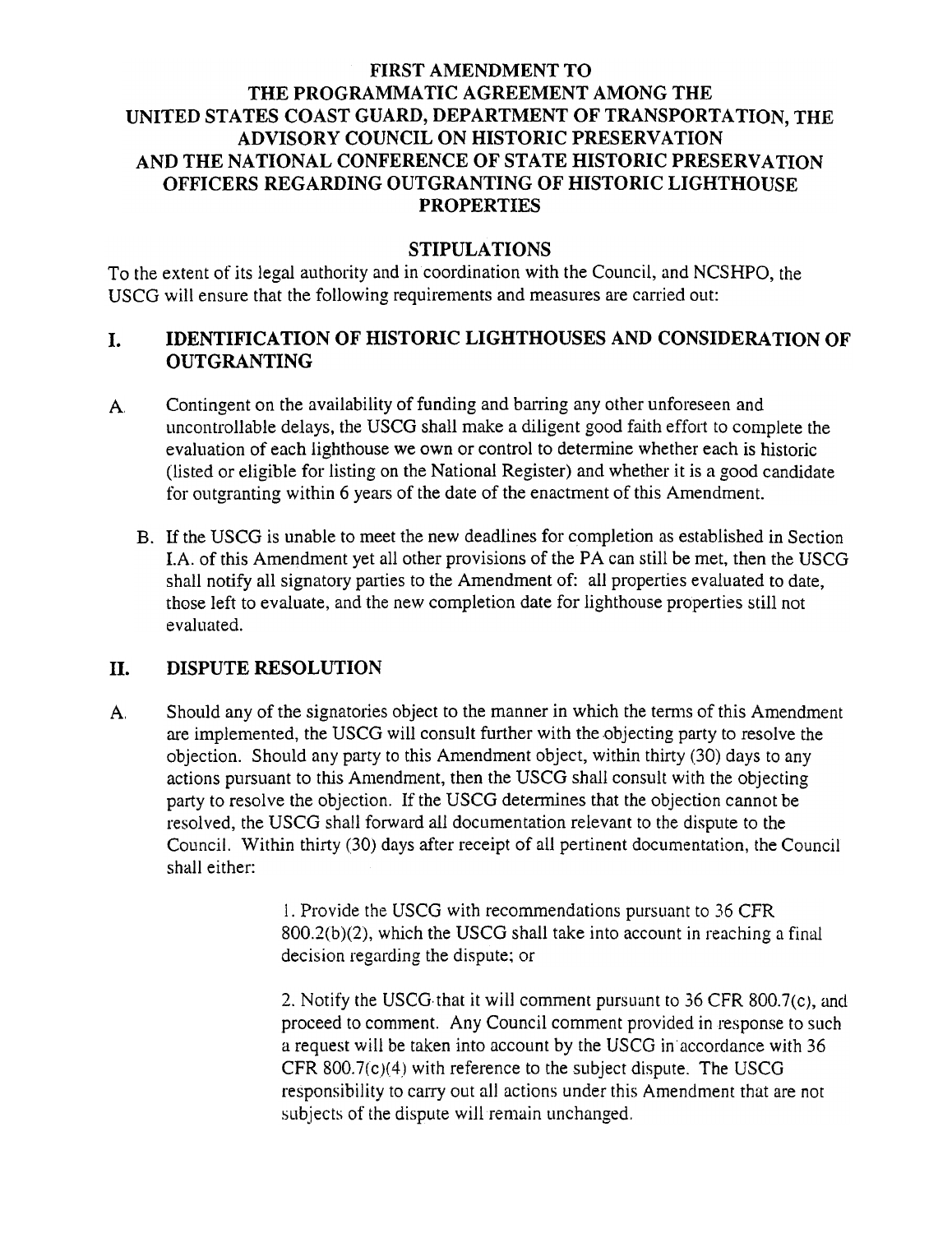# FIRST AMENDMENT TO THE PROGRAMMATIC AGREEMENT AMONG THE UNITED STATES COAST GUARD, DEPARTMENT OF TRANSPORTATION, THE ADVISORY COUNCIL ON HISTORIC PRESERVATION AND THE NATIONAL CONFERENCE OF STATE HISTORIC PRESERVATION OFFICERS REGARDING OUTGRANTING OF HISTORIC LIGHTHOUSE PROPERTIES

### III. AMENDMENTS AND NONCOMPLIANCE

If any of the signatories to this Amendment believes that its terms cannot be carried out. or that an amendment to its terms must be made, that party shall inunediately consult with the other signatory parties to develop further amendments to this First Amendment pursuant to 36 CFR §§800.6(c)(7) and 800.6(c)(8).

### IV EXECUTION OF AGREEMENTS

This Amendment may be executed in counterparts, with a separate page for each signatory, and the USCG will ensure that each party is provided with a copy of the fully executed Amendment.

EXECUTION AND IMPLEMENTATION of this Amendment evidences that the USCG has afforded the Council a reasonable opportunity to comment on the Undertakjng and its effect on historic properties. that the USCG has taken into account the effect of the Undertaking on historic properties, and that the USCG has satisfied its responsibilities under Section 106 of the National Historic Preservation Act and applicable implementing regulations.

SIGNATORY PARTY:

UNITED STATES COAST GUARD  $C_{\text{N}}$ Date:  $5/7/200$ Captain U.S. Coast Guard Chief. Office of Civil Engineering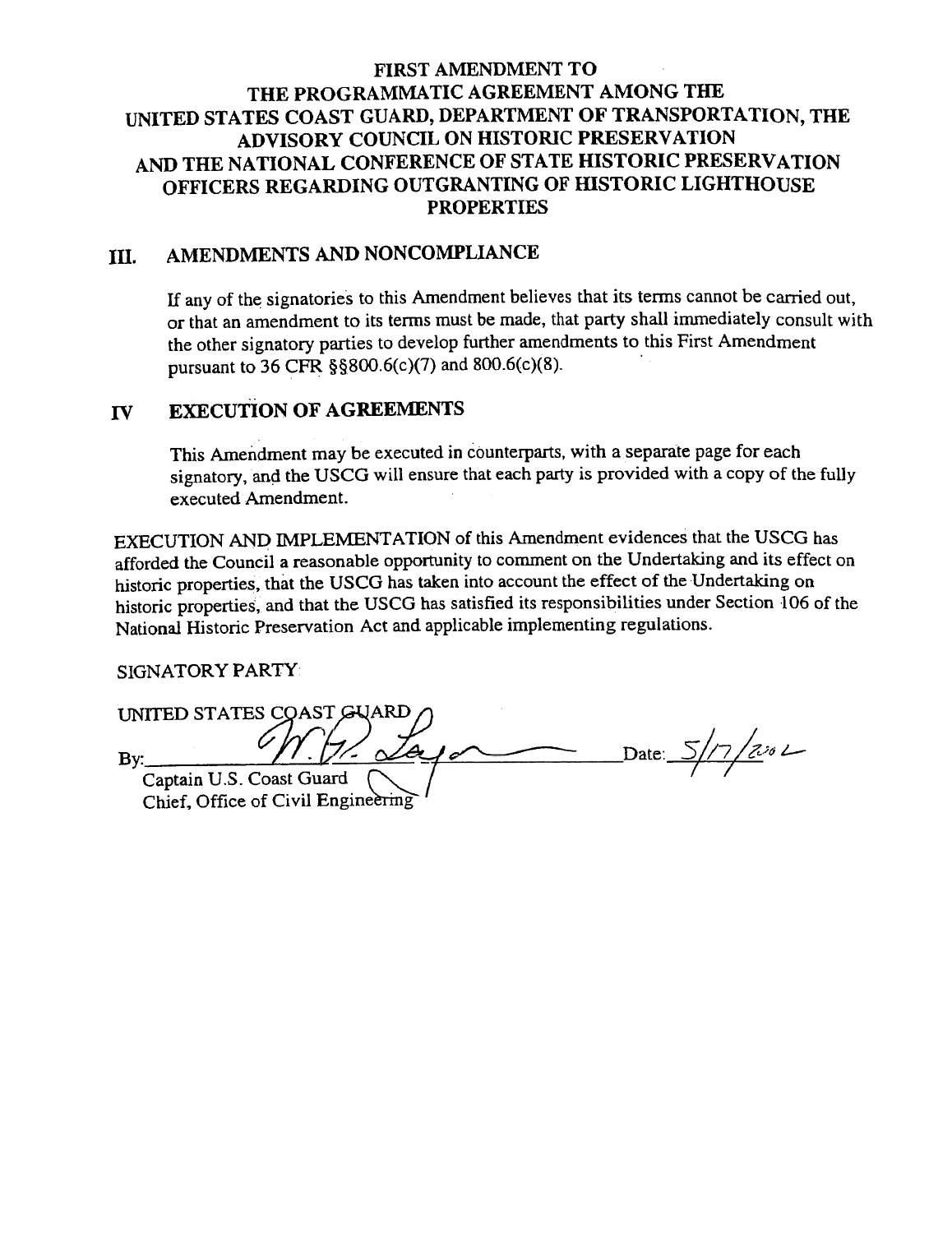#### FIRST AMENDMENT TO THE PROGRAMMATIC AGREEMENT AMONG THE UNITED STATES COAST GUARD, DEPARTMENT OF TRANSPORTATION, THE ADVISORY COUNCIL ON HISTORIC PRESERVATION AND THE NATIONAL CONFERENCE OF STATE HISTORIC PRESERVATION OFFICERS REGARDING OUTGRANTING OF HISTORIC LIGHTHOUSE PROPERTIES

SIGNATORY PARTY

ADVISORY COUNCIL ON HISTORIC PRESERVATION

By: Blu N. Awley Date: 12/16/02

John M. Fowler, Executive Director